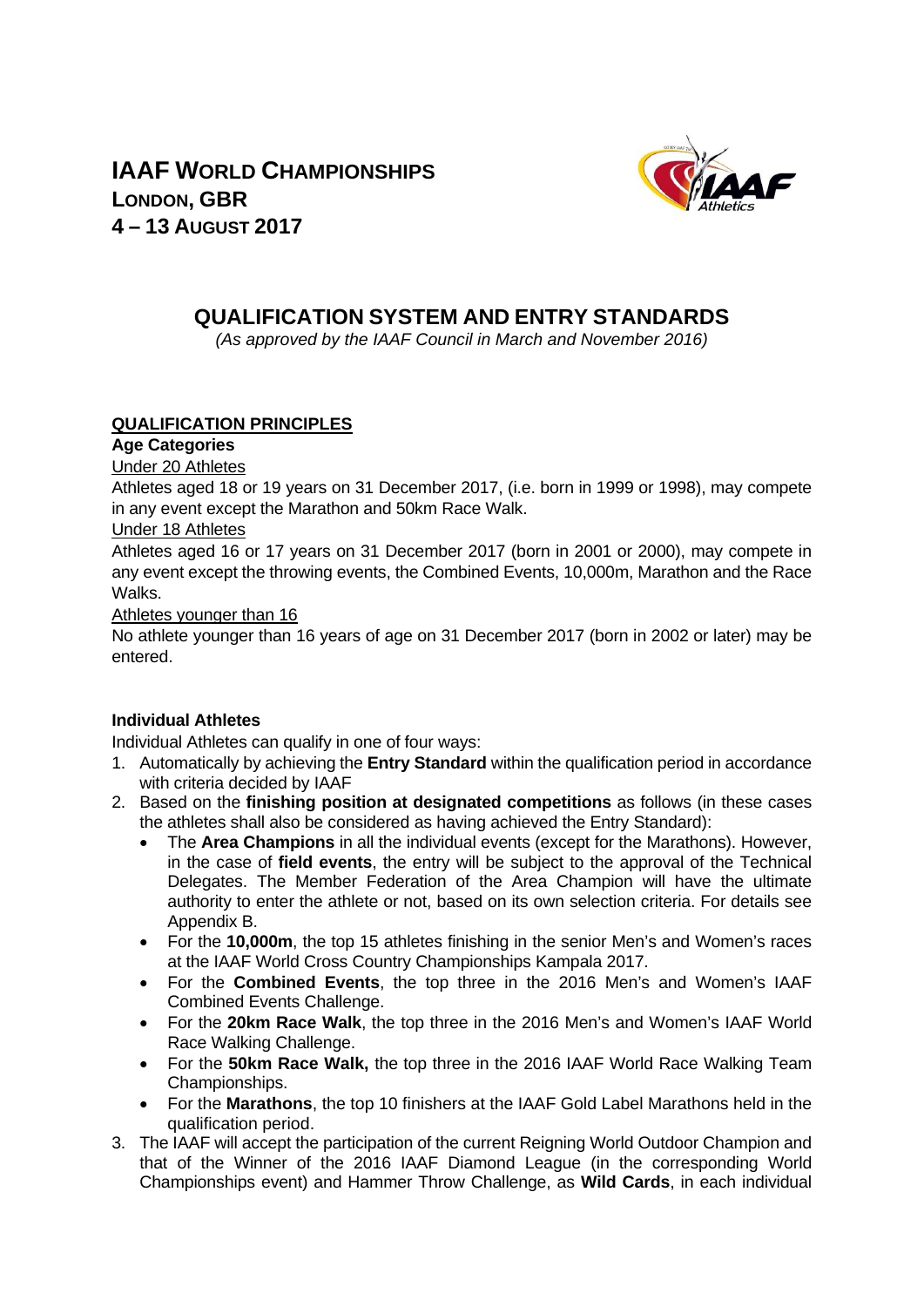event, on the condition that the athlete in question is entered by his Federation. If both are from the same country, only one of the two can be entered with this Wild Card.

If a Member Federation has four athletes in one event as a result of this regulation, all four will be permitted to compete.

4. As a result of being one of the **best ranked athletes** at the end of the qualification period to fill the remaining quota places by event. **This does not apply to the 10,000m, Marathons and Race Walks** where entries will continue to be administered by Entry Standards only.

# **Relay Teams**

Relay Teams can qualify in one of two ways:

- 1. **Automatically** as being one of the first eight placed teams at the 2017 IAAF World Relays in The Bahamas.
- 2. As a result of being one of the **best ranked teams** at the end of the qualification period to fill the remaining quota places. For the purpose of being ranked, the results of relay races shall be valid only on condition that they are part of a competition staged in compliance with IAAF Rules and that at least two different international teams, representing at least two countries, compete in the race.

# **Unqualified Athletes**

The participation of **unqualified athletes** (including host country) shall be administered as follows:

- Members who have no male and/or no female athletes who have achieved the Entry Standard or considered as having achieved the Entry Standard (see above) or qualified relay team, may enter one unqualified male athlete or one unqualified female athlete in one event of the Championships (except the Road Events and Field Events [see below], Combined Events, 10,000m and 3000m Steeplechase). In all cases the name and event of the unqualified athlete must be submitted no later than **10 July 2017** to events@iaaf.org.
- Members whose best athlete excels in a **Field Event or Road Event**, may submit to the IAAF the name of their athlete whom they would like to enter together with their best performance during the qualification period. The Technical Delegates will decide whether or not to accept such entry and, to do so, may seek the opinion of the relevant Area Association.
- If the **Host Country** does not have an athlete who has achieved the Entry Standard in an event, or a qualified Relay Team, it may enter one athlete (or Relay Team) in that event, with the exception of the Combined Events and Field Events where the above shall apply.

#### **Qualification Period**

- For the 10,000m, Marathon, Race Walks, Relays and Combined Events: from 1 January 2016 to midnight Sunday, 23 July 2017 (regardless of the time zone)
- For all other events: from 1 October 2016 to midnight Sunday, 23 July 2017 (regardless of the time zone)

#### **Ranking Process**

 **Individual Athletes**: Following the end of the qualification period, the IAAF shall assess the number of athletes having qualified in accordance with the Individual Athletes – Qualification principles (§ 1, 2 and 3) above, plus the unqualified athletes. In order to reach the established ideal number of athletes by event, respecting the maximum quota by Member Federation, the IAAF shall then identify the athletes qualified by virtue of their ranking position (according to the best performances in the whole respective qualification period). The IAAF shall, within 24 hours of the closing of the Final Entries, notify the Member Federations concerned by email to the official email address (xxx@mf.iaaf.org) and replies shall be expected within 24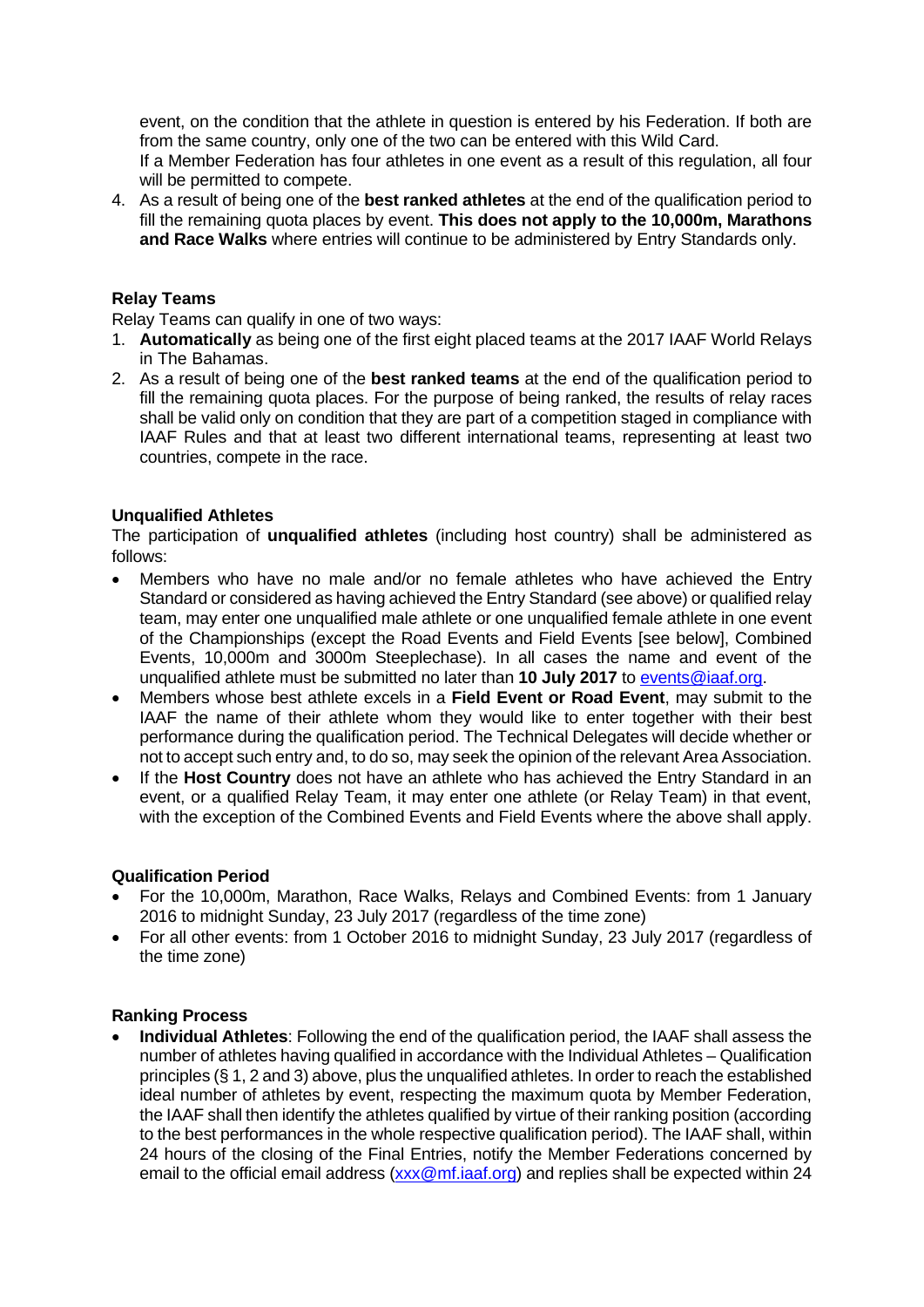hours. Upon refusals or cancellations, the next eligible athlete will be identified at the sole and exclusive discretion of the IAAF. Where required, amendments to the Final Entries will be made directly by the IAAF.

 **Relays:** following the end of the qualification period, and knowing the Relay Teams that have qualified from the IAAF World Relays 2017, the IAAF shall identify the eight teams (seven in case the host country enters an unqualified relay team) qualified by virtue of their ranking position (according to the best performances in the whole qualification period). The IAAF shall, within 24 hours of the closing of the Final Entries, notify the Member Federations concerned by email to the official email address (xxx@mf.iaaf.org) and replies shall be expected within 24 hours. Upon refusals or cancellations, the next eligible relay team will be identified at the sole and exclusive discretion of the IAAF. Where required, amendments to the Final Entries will be made directly by the IAAF.

# **TARGET NUMBER OF ATHLETES / TEAMS BY EVENT**

| <b>Events</b>                                           | <b>Target Number</b>          |
|---------------------------------------------------------|-------------------------------|
| 100m (after Preliminary Round for unqualified athletes) | 56                            |
| 200 <sub>m</sub>                                        | 56                            |
| 400m, 800m                                              | 48                            |
| 1500m, 3000mSC                                          | 45                            |
| 5000m, 100mH, 110mH, 400mH                              | 40                            |
| <b>Field Events, Combined Events</b>                    | 32                            |
| Relays                                                  | 16                            |
| 10,000m,                                                | Entries administered by Entry |
| Marathon, Race Walks                                    | Standard only                 |

# **ENTRY STANDARDS**

| Men               | Event <sup>*</sup>  | Women             |
|-------------------|---------------------|-------------------|
| 10.12             | 100m                | 11.26             |
| 20.44             | 200m                | 23.10             |
| 45.50             | 400m                | 52.10             |
| 1:45.90           | 800m                | 2:01.00           |
| 3:36.00 (3:53.40) | 1500m (Mile)        | 4:07.50 (4:26.70) |
| 13:22.60          | 5000m               | 15:22.00          |
| 27:45.00          | 10,000m             | 32:15.00          |
| 2:19:00           | Marathon            | 2:45:00           |
| 8:32.00           | 3000m SC            | 9:42.00           |
| 13.48             | 110m H / 100m H     | 12.98             |
| 49:35             | 400m H              | 56.10             |
| 2.30              | High Jump           | 1.94              |
| 5.70              | Pole Vault          | 4.55              |
| 8.15              | Long Jump           | 6.75              |
| 16.80             | Triple Jump         | 14.10             |
| 20.50             | Shot Put            | 17.75             |
| 65.00             | <b>Discus Throw</b> | 61.20             |
| 76.00             | <b>Hammer Throw</b> | 71.00             |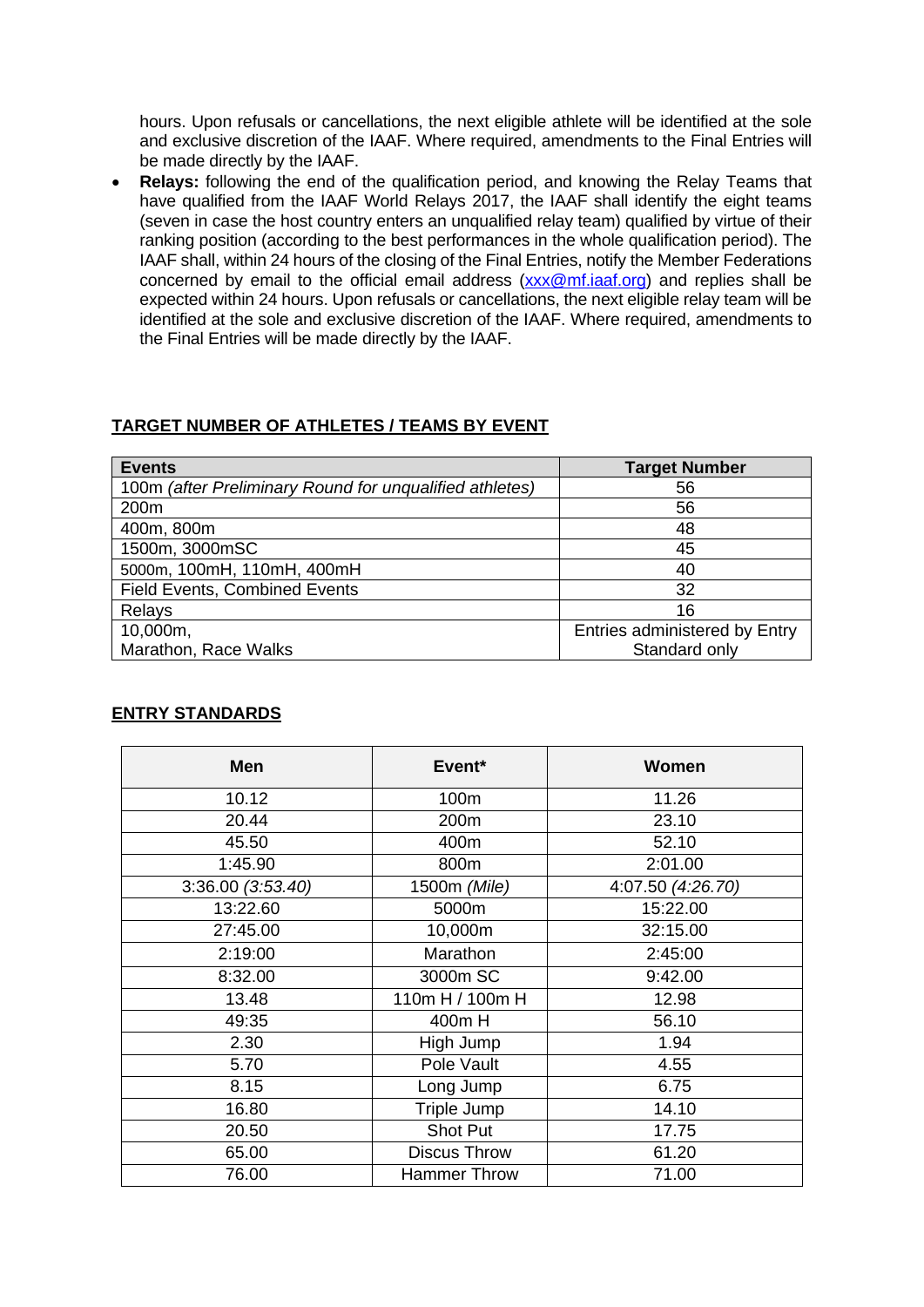| 83.00                           | Javelin Throw  | 61.40                             |
|---------------------------------|----------------|-----------------------------------|
|                                 | Heptathlon     | 6200                              |
| 8100                            | Decathlon      |                                   |
| 1:24:00                         | 20km Race Walk | 1:36:00                           |
| 4:06:00                         | 50km Race Walk | 4:06:00                           |
| Top 8 at IWR + 8 from Top Lists | 4x100m         | Top 8 at IWR + 8 from Top Lists   |
| Top 8 at IWR + 8 from Top Lists | 4x400m         | Top 8 at IWR $+$ 8 from Top Lists |

# **CONDITIONS FOR THE VALIDITY OF PERFORMANCES**

- Performances must be achieved during competitions **organised or authorised by the IAAF, its Area Associations or its Member Federations** (for Race Walks and Marathons see hereunder).
- Performances must be achieved during an official competition organised in **conformity with IAAF Rules**.
- Performances achieved in **mixed competitions in track events** will not be accepted. Exceptionally, in accordance with IAAF Rule 147, performances achieved in events of 5000m and 10,000m may be accepted in circumstances where there were insufficient athletes of one or both genders competing to justify the conduct of separate races and there was no pacing or assistance given by an athlete(s) of one gender to an athlete(s) of the other gender. If applicable, Member Federations must submit a specific request to the IAAF Competitions Department (events@iaaf.org) providing the documentation as required.
- **Performances** which are **wind assisted** or for which a **wind reading is not available** shall not be accepted.
- **Hand-timed performances** in 100m, 200m, 400m, 800m, 110m/100m Hurdles, 400m Hurdles and 4x100m relay shall not be accepted.
- **Indoor performances** shall be accepted.
- For the running events of 200m and longer, performances achieved on **oversized tracks** shall not be accepted.
- In the case of **race walks,** track performances (20,000m or 50,000m) shall be accepted.

# **Marathons**

- a) Marathon races conducted at competitions held under IAAF Rule 1.1(a), (b), (c), (f) and (g) will not necessarily be listed. However, the results will be valid for the purpose of entry standards.
- b) For all other Marathon races, only performances achieved on courses that respect the following criteria are valid towards the achievement of the Entry Standards:
	- o the course is (or will be) measured prior to the race by an IAAF/AIMS Grade "A" or "B" International Road Race Course Measurer
	- o the measurement certificate must have been established no more than 5 years before the date of the race;
	- o the overall decrease in elevation between the start and finish shall not exceed 1:1000, i.e., 1m per km.

The list of marathon courses that meet the above criteria can be found on the IAAF website. It is the responsibility of Member Federations and Organisers to make sure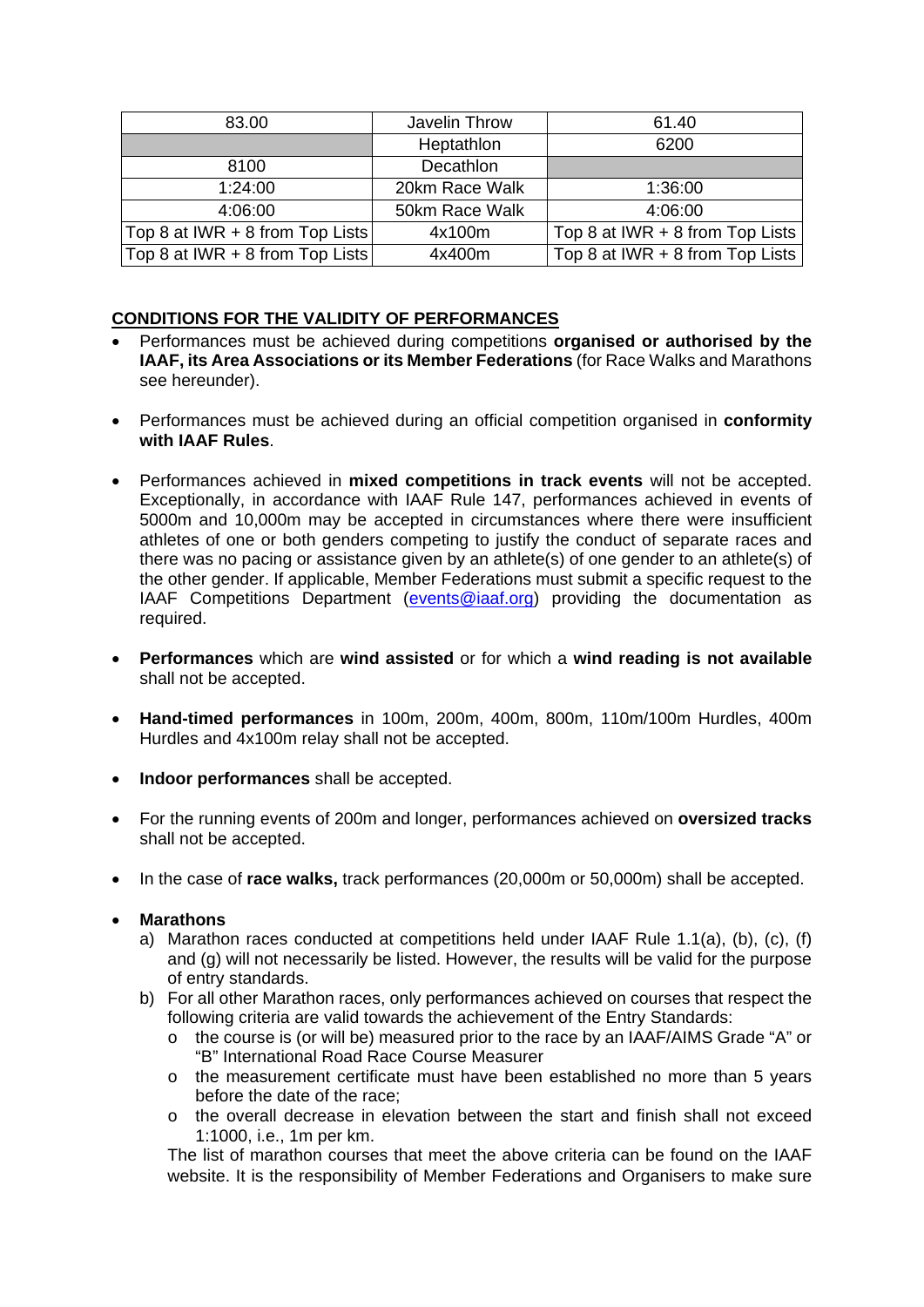that a proper measurement is conducted by an IAAF/AIMS approved Grade A or B International Measurer and that the measurement report is sent to the relevant Area Measurement Administrator for the certificate to be issued, **before the race is conducted**.

c) In addition, the top 10 finishers at the IAAF Gold Label Marathons (in 2016 and in 2017) held within the qualification period will also be considered as having achieved the Entry Standard (the list of the Gold Label Marathons for 2016 and 2017 is published on the IAAF Website).

The contact email address for any matters related to qualifying marathon courses is labelraces@iaaf.org.

# **Race Walk Events**

- a) Performances achieved at Race Walk Events staged at International Competitions defined under IAAF Rule 1.1(a), (b), (c), (d), (e),  $(f)$ , (g) or (j) are valid towards the achievement of the Entry Standards providing the following conditions (where applicable) are respected:
	- o the course is (or will be) measured by an IAAF/AIMS Grade "A" or "B" International Road Race Course Measurer;
	- a minimum of 3 International or Area Race Walking Judges are on duty.
- b) Performances achieved at International Competitions defined under IAAF Rule 1.1 (i), or at National Competitions, are valid towards the achievement of the Entry Standards ONLY if the Member Federation concerned submits a specific application to the IAAF. The application letter, indicating the date, venue and programme of events of the Competition, must confirm that the above conditions will be respected.

The 2016 list of current qualifying race walk competitions can be found on the IAAF website. Member Federations who want their national permit competitions to be added to the list for 2017, and qualify for the World Championships, must make sure that a proper measurement is conducted by an IAAF/AIMS approved Grade A or B International Measurer and that minimum three International or Area Race Walking Judges are on duty. This information must be provided to the IAAF by submitting the application form provided (IAAF Circular letter M/24/16 – appendix G) **before the race is conducted**.

The contact email address for any matters related to qualifying race walk courses is luis.saladie@iaaf.org

# **AREA CHAMPIONS**

**Regulations for Automatic Qualification to the IAAF World Championships** (not applicable for relays and marathon)

- 1. The Area Champion (in each individual event to be contested at the World Championships) automatically qualifies for the World Championships, irrespective of whether his performance has reached the Entry Standard. This does not apply to Field Events where the entry of the athlete will be subject to the approval of the Technical Delegates.
- 2. The Area Champion shall be the one who has achieved the title either in 2016 or 2017. If an Area does not have Area Championships in that period, then the Area may organise an alternate event to select the Area Champion. This designation shall be made before the alternate event, and the IAAF shall be notified of that designation at least one month before the event.
- 3. The Member Federation of the Area Champion will have the ultimate authority to enter the athlete or not, based on its own domestic standard or qualification system.
- 4. If the Member Federation of the Area Champion enters the athlete, he will be considered as having achieved the Entry Standard.
- 5. If the Area Champion, for whatever reason, is not entered, his quota will not be delegated